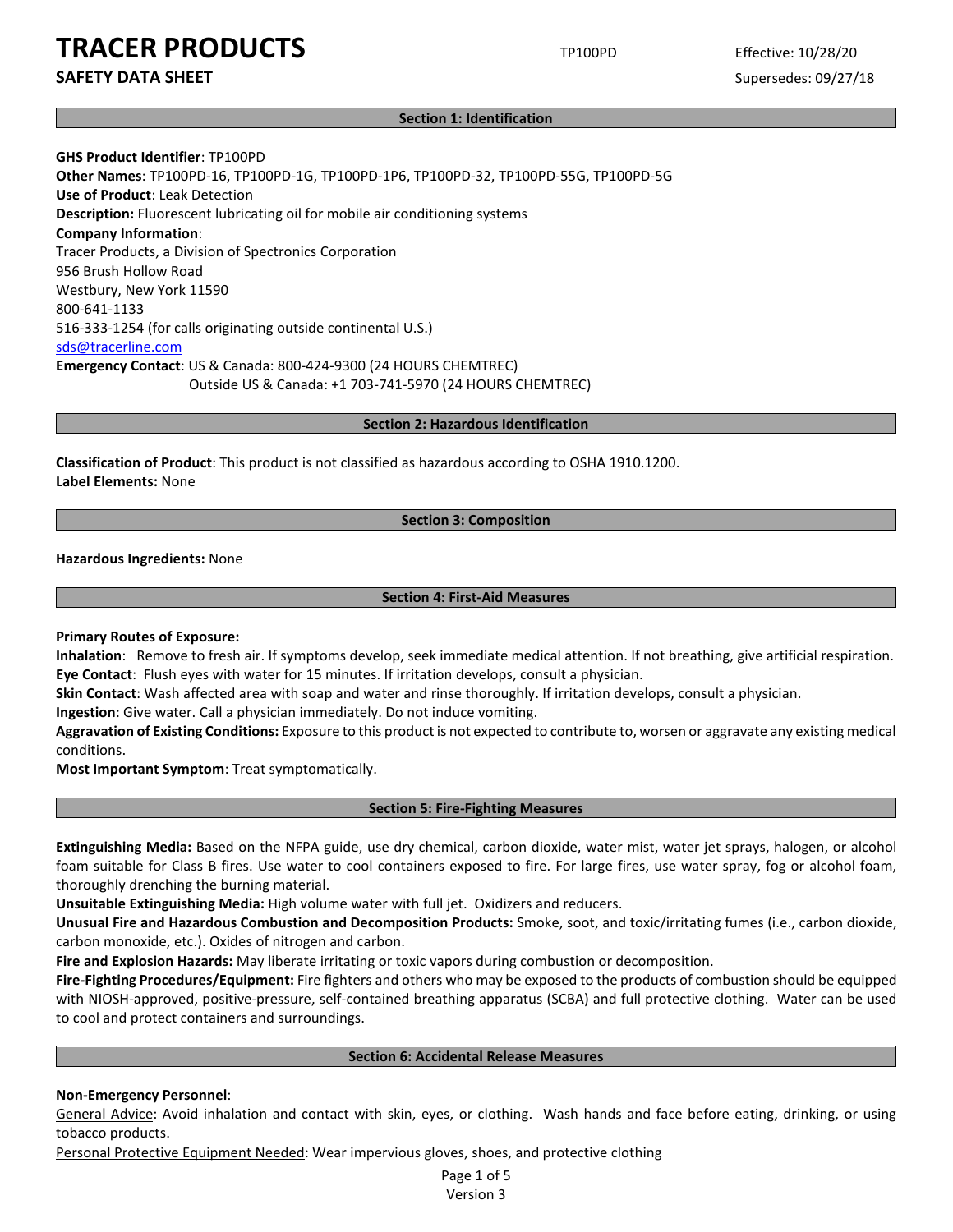# **Emergency Personnel**:

Suitable Protective Gear: Wear impervious gloves, shoes and protective clothing.

Unsuitable Protective Gear: Not Applicable

**Environmental Precautions**: Prevent any contamination of local soils and water supply. Prevent ground water infiltration or any ground penetration. Avoid the spreading or entering into watercourses by using sand, soil, or other types of barriers. If contamination into water course or sewage system, alert appropriate authorities.

# **Containment/Clean-up Methods**:

Containment & Recovery of Product: Contain with absorbent material, such as clay, soil, universal binding medium, or any commercially available absorbent. Shovel reclaimed dye and absorbent into a recovery or salvage drums for disposal. For larger spills, transfer to a salvage tank for recovery or safe disposal. Any residues should be treated like a small spill. This is not a RCRA hazardous waste per Title 40 CFR 261. Stop material from contaminating soil, or from entering sewers or bodies of water. For larger spills, transfer to a salvage tank for safe recovery/disposal. Residues are treated as small spills.

Disposal**:** Either incinerate or land fill in accordance with applicable local, state and federal regulations.

# **Section 7: Handling and Storage**

**Handling Precautions:** Use product only in well ventilated areas. Avoid breathing in mists or vapors from a heated product. Avoid formation of mists. Avoid heating product near flash point. Avoid prolonged or repeated contact with skin. Handle in ambient temperature.

**Storage Conditions:** Store in a cool, dry, well-ventilated area away from heat, ignition sources, and direct sunlight. Always keep containers tightly closed. Store away from oxidizing and reducing agents.

**Personal Hygiene:** Wash hands before breaks and at the end of the work day. Do not carry cleaning clothes used to absorb product in clothing. General hygiene measures for chemicals apply.

**Empty Container Precautions:** Do not reuse empty container for any purpose.

# **Section 8: Exposure Controls/Personal Protection**

**Occupational Exposure Limits**: No exposure limits have been established for this product.

**Biological Exposure Limits**: No data available

**Engineering Controls/Ventilation**: Maintain airborne concentrations below the established exposure limits by providing adequate ventilation. General (dilution) ventilation should be acceptable. Additional local exhaust ventilation is recommended where dusts, mists or vapors may be released.

## **Personal Protective Equipment**:

Respiratory Protection: Avoid breathing vapor and/or mist. If occupational exposure limits are exceeded wear NIOSH/OSHA approved equipment. Use a respiratory protection fitted with a combination filter A-P3 for short term use. High airborne concentrations may necessitate the use of self-contained breathing apparatus (SCBA) or a supplied air respirator. Respiratory protection programs must be in compliance with 29 CFR 1910.134.

Skin Protection: Wear protective clothing and appropriate impervious gloves.

Eye Protection: Wear safety goggles with peripheral coverage approved to EU Standard EN 166, AS/NZS 1337. An eye wash facility should be readily available.

Hand Protection: When in contact with material, be sure to use proper gloves approved to standards (Europe: EN 374, U.S.: F739, & AS/NZS: 2161). Gloves made from neoprene, nitrile or butyl rubber may provide suitable chemical protection.

Hygiene Measures: Wash thoroughly after handling, especially before eating, drinking, smoking, or using restroom facilities.

# **Section 9: Physical and Chemical Properties**

**Physical State**: Liquid **Appearance**: Amber **Odor**: Mild **Odor Threshold**: No data available **pH**: No data available **Melting/ Freezing Point**: No data available **Boiling Point**/**Boiling Range**: Decompose >392° F (200° C) **Flash Point**: Greater than 503.6° F (262° C) **Evaporative Rate**: No data available **Solid/Gas Flammability**: No data available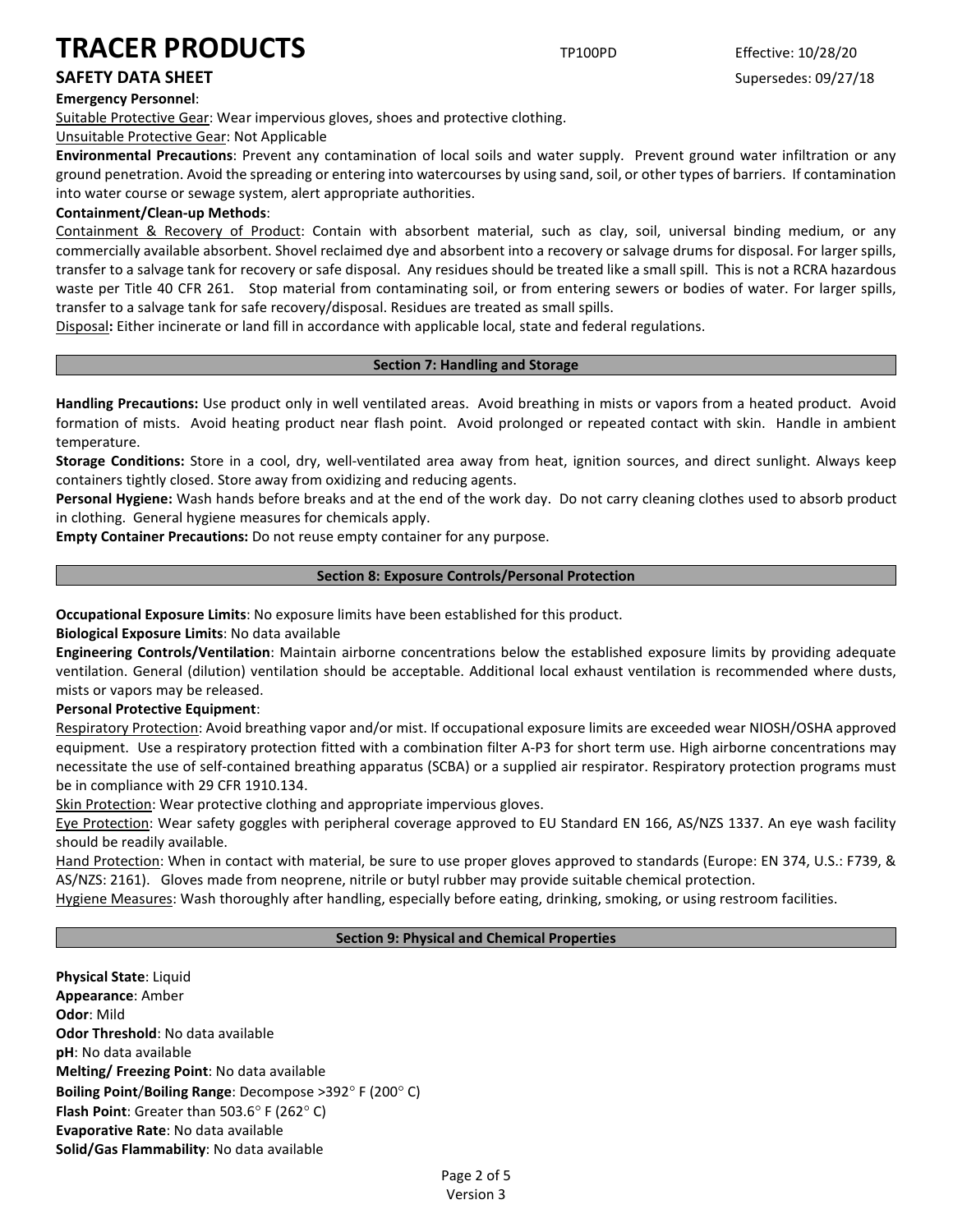# **SAFETY DATA SHEET** SUPERFOUR SUPERFOUR SUPERFOUR SUPERFOUR SUPERFOUR SUPERFOUR SUPERFOUR SUPERFOUR SUPERFOUR SUPERFOUR SUPERFOUR SUPERFOUR SUPERFOUR SUPERFOUR SUPERFOUR SUPERFOUR SUPERFOUR SUPERFOUR SUPERFOUR SUPERFOUR SU

**Upper/Lower Explosive Limit**: No data available **Vapor Pressure 68**° **F (20**° **C)**: <0.01 mmHg @ 20° C **Vapor Density (Air=1)**: No data available **Relative Density**: 1.0488 **Solubility in Water**: Insoluble **Partition Coefficient: n-octanol/water**: No data available **Auto-ignition Temperature**: No data available **Decomposition Temperature**: >392° F (200° C) Viscosity at 40°C: 97.6cSt **Viscosity at 100°C**: No data available **VOC:** 0

# **Section 10: Stability and Reactivity**

**Reactivity**: This product is non-reactive under ambient conditions

**Stability**: Stable under normal conditions of use. Can decompose slowly with localized heating over 300°C

**Conditions to Avoid**: High temperatures & a source of ignition. Toxic fumes may be released if product is heated above decomposition point.

**Incompatible Materials**: Strong Acids, Strong oxidizing agents, and Reducing agents Hazardous Decomposition Products: In the event of combustion, CO and CO<sub>2</sub> will be formed. **Hazardous Polymerization**: Will not occur

# **Section 11: Toxicological Information**

| Oral LD <sub>50</sub>       | Rat    | >3,815            |  |
|-----------------------------|--------|-------------------|--|
| Dermal LD <sub>50</sub>     | Rabbit | >2,000            |  |
| Inhalation LC <sub>50</sub> | Rat    | No data available |  |
| Eye Irritation              | Rabbit | Not an Irritant   |  |
| Skin Irritation             | Rabbit | Not an Irritant   |  |

**Carcinogenicity**: According to ACGIH, IARC, NTP, and OSHA, this product is not a hazardous carcinogen to humans.

**Sensitization:** This product is not classified as a sensitizer

**STOT-single exposure**: This product is not classified as a specific organ toxicant

**STOT-repeated exposure**: This product is not classified as a specific organ toxicant

**Genetic Toxicity:** This product is not classified as a genetic toxin

**Aspiration Hazard**: This product is not classified as an aspiration hazard

**Likely Routes of Exposure**: Eyes, skin and respiratory tract

**Symptoms**:

Eye Contact: May cause mild irritation

Skin Contact: May cause mild irritation

Inhalation: May cause mild irritation

Ingestion: May cause mild irritation

# **Section 12: Ecological Information**

# **Toxicity**:

| Fish LL <sub>50</sub> 96hr mg/l        | >1,000            |  |
|----------------------------------------|-------------------|--|
| Crustacean LL <sub>50</sub> 96hr. mg/l | No data available |  |
| Algae NOEL 72hr. mg/l                  | No data available |  |

**Persistence & Degradability**: No data available **Bioaccumulation Potential**: No data available **Mobility in Soil**: No data available

# **Section 13: Disposal Considerations**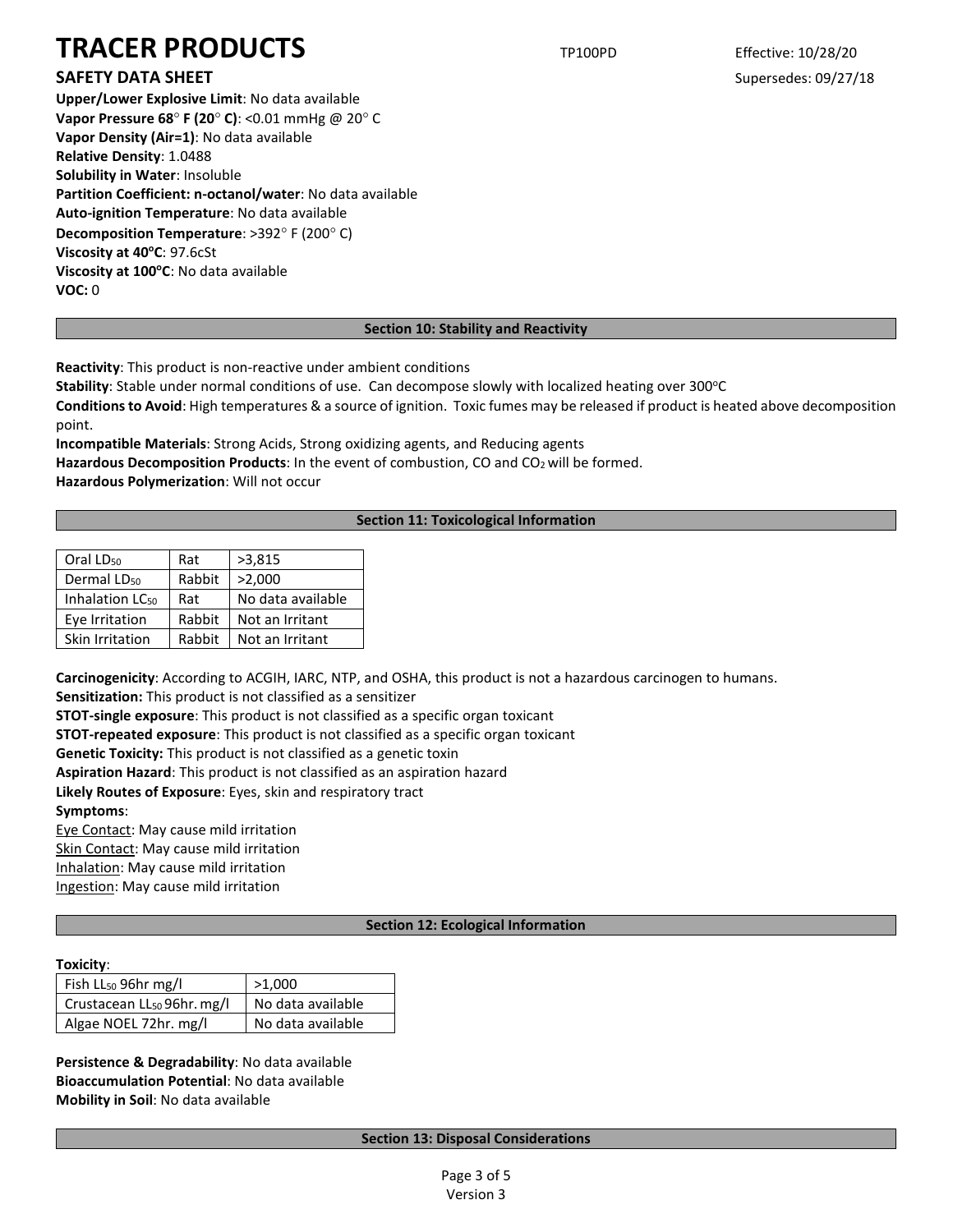# **SAFETY DATA SHEET** SUPERFOUR SUPERFOUR SUPERFOUR SUPERFOUR SUPERFOUR SUPERFOUR SUPERFOUR SUPERFOUR SUPERFOUR SUPERFOUR SUPERFOUR SUPERFOUR SUPERFOUR SUPERFOUR SUPERFOUR SUPERFOUR SUPERFOUR SUPERFOUR SUPERFOUR SUPERFOUR SU

**General Statements:** Federal regulations may apply to empty container. State and/or local regulations may be different.

**Disposal:** Recover or recycle if possible, otherwise, dispose of in accordance with all local, state, and federal regulations. Sewage disposal is discouraged

**Special Instructions:** Be sure to contact the appropriate government environmental agencies if further guidance is required. Do not remove labels from container until container is cleaned properly. Containers can be reused or disposed of by landfill or incineration if appropriate to local law. Water with cleaning agents is required

**Hazardous Waste Number:** Not a RCRA hazardous waste

# **Section 14: Transportation**

**General Comments**: This product is not classed as hazardous or regulated for transport under 49 CFR, IATA/ICAO, or IMDG **49 CFR:**

**DOT Shipping Name:** Not Regulated **DOT Label:** Not Applicable **DOT Identification No.:** Not Applicable; Nonregulated shipments by air under 49 CFR, IATA/ICAO AND IMO **UN Proper Shipping Name:** Not Applicable **Transport Hazard Class:** Not Applicable **Packing Group:** Not Applicable **Classification Code:** Not Applicable **Transport by Road/Rail (ADR/RID): Environmental Hazard:** Not Applicable **Tunnel Restriction Code:** Not Applicable **Transport by Sea (IMDG): Marine Pollutant:** Not Applicable **Environmental Hazard:** Not Applicable **Transport by Air (IATA): Special Precautions for User:** Unless otherwise specified, general measures for safe transport must be followed **Transport in Bulk:** Non-dangerous material according to transport regulations

## **Section 15: Regulatory Information**

## **Inventory Status:**

| Inventory                                                                     | <b>Status</b>                      |
|-------------------------------------------------------------------------------|------------------------------------|
| <b>U.S. TSCA Inventory</b>                                                    | Listed                             |
| <b>Canadian Domestic Substances List (DSL)</b>                                | Listed or Exempt                   |
| <b>Australian Inventory of Chemical Substances (AICS)</b>                     | One or more ingredients not listed |
| <b>European Inventory of Existing Commercial Chemical Substances (EINECS)</b> | Listed                             |
| Japan Inventory of Existing and New Substances (ENCS)                         | One or more ingredients not listed |
| <b>Korea Existing Chemical Inventory (KECI)</b>                               | One or more ingredients not listed |
| <b>China Inventory of Existing Chemical Substances (IECSC)</b>                | One or more ingredients not listed |
| <b>Philippine Inventory of Chemicals (PICCS)</b>                              | One or more ingredients not listed |

**SARA Title III Information**: This product contains no chemicals subject to the reporting requirements of Section 313 of the emergency planning and community right to know act.

**SARA - Section 302-Extremely Hazardous Substances:** No regulated ingredients. **SARA - Section 302-Reportable Quantity:** None. **SARA - Section 311/312-Hazard Categories:** Fire Hazard: No Sudden Release of Pressure Hazard: No Reactivity Hazard: No Immediate (Acute) Health Hazard: Yes Delayed (Chronic) Health Hazard: No **Section 313-Toxic Chemicals:** No regulated ingredients **State Right-To-Know:** No regulated ingredients